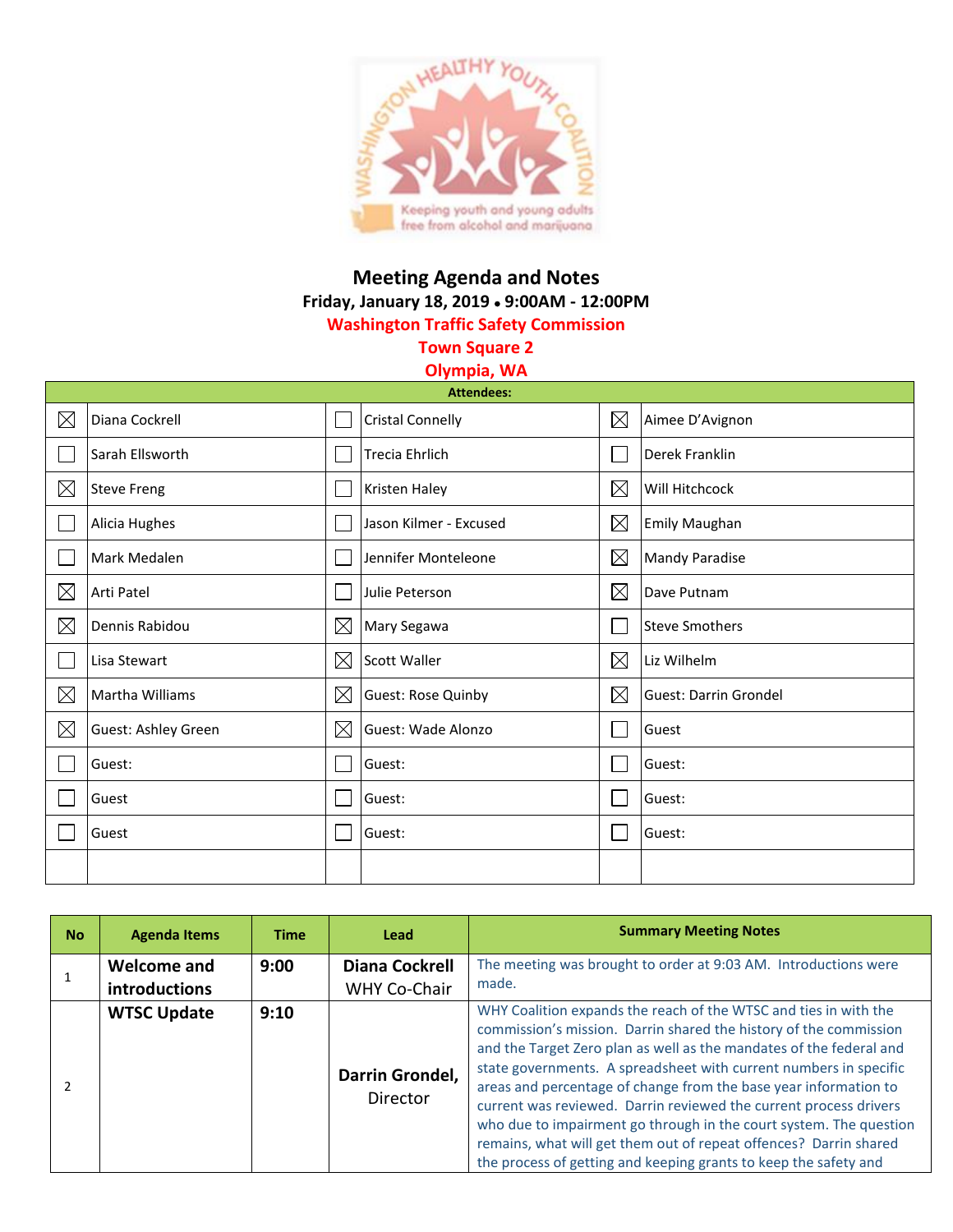|                |                                                                                                           |       |                                       | culture changing work going. A video was shown. Martha will send                                                                                                                                                                                                                                                                                                                                                                                                                                                                                                                                                                                                                                                                                                                                                                                                                                                |  |  |  |
|----------------|-----------------------------------------------------------------------------------------------------------|-------|---------------------------------------|-----------------------------------------------------------------------------------------------------------------------------------------------------------------------------------------------------------------------------------------------------------------------------------------------------------------------------------------------------------------------------------------------------------------------------------------------------------------------------------------------------------------------------------------------------------------------------------------------------------------------------------------------------------------------------------------------------------------------------------------------------------------------------------------------------------------------------------------------------------------------------------------------------------------|--|--|--|
| $\overline{3}$ | <b>Driving While</b><br><b>Under the</b><br>Influence of<br><b>Cannabis and</b><br><b>Alcohol (DUICA)</b> | 9:25  | <b>Scott Waller</b>                   | the link for the video and Target zero numbers.<br>Scott will send the DUICA correct slide deck to members after the<br>meeting. He explained the history and results of the DUICA study.<br>Current culture is the key thing to change. Positive community norms<br>and assessment were discussed. The approach suggested by the<br>DUICA team is use positive messaging: if 22% use and drive, then say<br>78% don't use and drive. Communities need to use the information<br>from blood draws which indicate poly-substances in crashes or<br>arrests. WHY needs to capitalize on the information and get the<br>message out regarding DUICA.                                                                                                                                                                                                                                                               |  |  |  |
|                | Legislative<br>Conversation                                                                               | 9:50  |                                       | LCB's list of bills to consider will be sent out by Mary.<br>Bill<br>Short description                                                                                                                                                                                                                                                                                                                                                                                                                                                                                                                                                                                                                                                                                                                                                                                                                          |  |  |  |
| 4              |                                                                                                           |       | Mary Segawa,<br><b>LCB</b>            | 1003 - increases the entities in proximity to various changing<br>1004 - expanding alcohol sales in theaters<br>1060 / 1095 - Medical MJ for students on buses and school grounds<br>1074 / 5057 - Tobacco/vapor 21<br>1094 - medical MJ renewal by doctors<br>1118 - Monday hearing: allows small grocery stores to sell spirits<br>1131 / 5155 - MJ home-grow bill<br>1243 - tax relief to wineries. Flag: reduction in tax revenue<br>5201 - MJ retailer products: apparel, CBD products (currently<br>unregulated), other products (not defined)<br>5234 - medical MJ excise tax<br>5109 / 5110 - alcohol at fairgrounds<br>A main purpose of reviewing bills is to enable agencies to bring back<br>the information to their agency for action and involvement. What is<br>the intersection between physical, mental health, treatment, etc. and<br>how the bill affects communities served by the agency. |  |  |  |
| 5              | 2019 Eastside<br><b>Meeting</b><br><b>Discussion</b>                                                      | 10:05 | <b>Diana Cockrell</b><br>WHY Co-Chair | Diana asked members to consider being the lead on investigating the<br>possibility of a WHY Coalition meeting on the eastside. Please contact<br>Martha by the end of January if you would like to head up that effort.                                                                                                                                                                                                                                                                                                                                                                                                                                                                                                                                                                                                                                                                                         |  |  |  |
| 6              | <b>Viability Team</b><br>(VT) update                                                                      | 10:20 | <b>Cristal Connelly</b>               | Cristal is on medical leave. Diana posed a question to the coalition;<br>should the VT, DT, and PT get meetings on the calendar now for April<br>forward. Members agreed this would be a good solution in the midst<br>of Legislative session. Liz Wilhelm will take lead on the VT.                                                                                                                                                                                                                                                                                                                                                                                                                                                                                                                                                                                                                            |  |  |  |
| $\overline{7}$ | <b>Break</b>                                                                                              | 10:30 |                                       |                                                                                                                                                                                                                                                                                                                                                                                                                                                                                                                                                                                                                                                                                                                                                                                                                                                                                                                 |  |  |  |
| 8              | <b>Policy Team (PT)</b><br>update                                                                         | 10:45 | Dave Putnam                           | Dave Putnam commented on HB1035 - School resource officers - the<br>legislation may take behavioral problems and make them a criminal<br>problem. No action steps have been outlined. Dave and Mary will<br>keep in touch with each other and the PT by email.                                                                                                                                                                                                                                                                                                                                                                                                                                                                                                                                                                                                                                                  |  |  |  |
| 9              | <b>Communications</b><br>Team (CT)<br>update                                                              | 11:00 | <b>Arti Patel</b>                     | CT is working on co-hosting a webinar on Cannabis marketing on<br>Thursday, March 14 at Noon with Dr. Bea Carlini. Martha will forward<br>the webinar information to WHY members when it is available.<br>Members agreed that a GoToWebinar for 500 and have HCA<br>communications take part in pushing the information out. Steve was<br>asked to send Arti a few blurbs that can be included in the "ads"<br>about the Marijuana marketing webinar.<br>The Start Talking Now website content has been reviewed, and will be<br>updated soon.                                                                                                                                                                                                                                                                                                                                                                  |  |  |  |
| 10             | Data Team (DT)<br>update                                                                                  | 11:15 | <b>Jason Kilmer</b>                   | Diana asked members to suggest data people for the DT. She will take<br>the lead on making meetings for this team.                                                                                                                                                                                                                                                                                                                                                                                                                                                                                                                                                                                                                                                                                                                                                                                              |  |  |  |
| 11             | Meeting wrap up                                                                                           | 11:30 | <b>Martha</b>                         | Martha reviewed the Action Items assigned during the meeting.                                                                                                                                                                                                                                                                                                                                                                                                                                                                                                                                                                                                                                                                                                                                                                                                                                                   |  |  |  |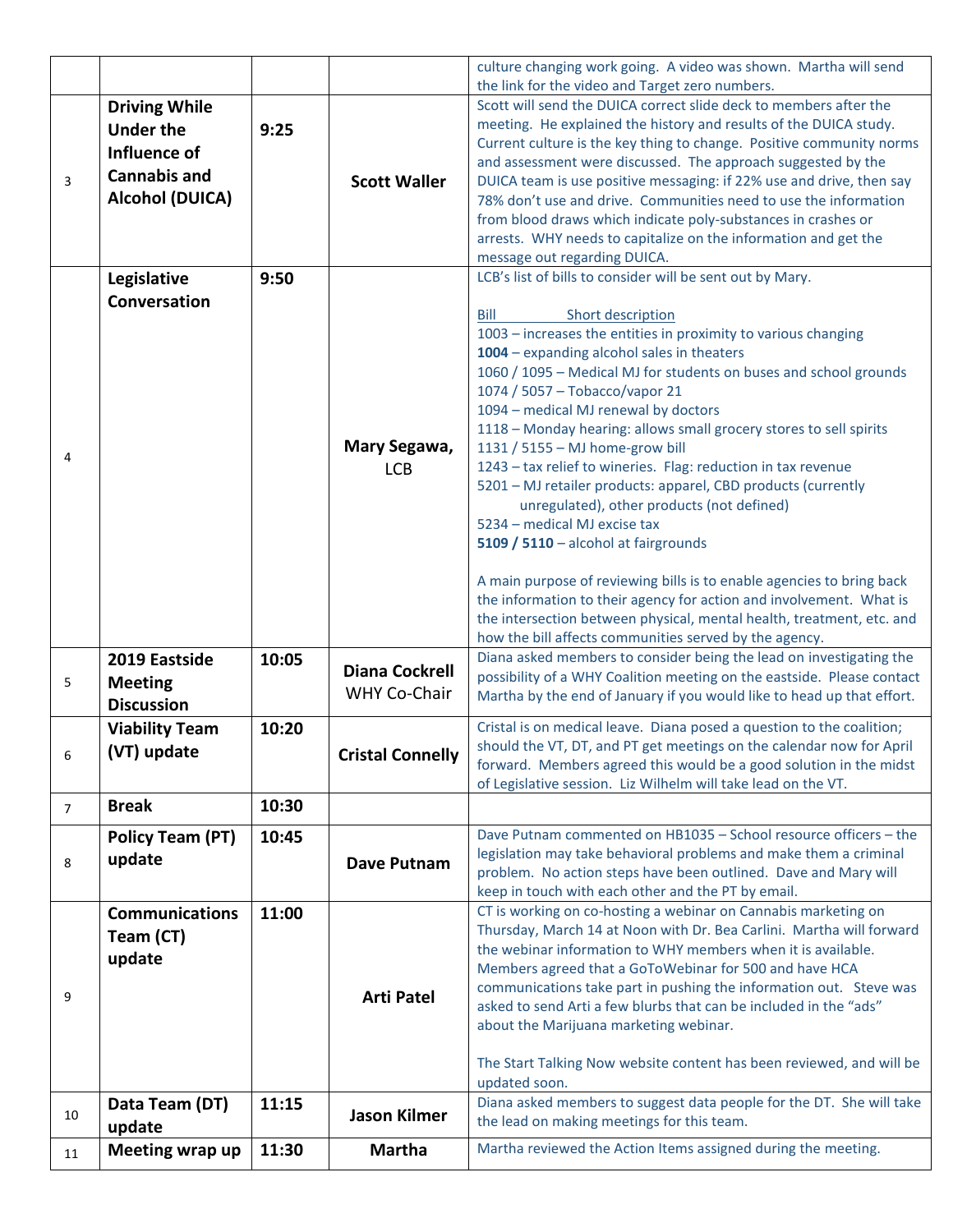|    |                       |       | <b>Williams</b>       |                                                                                                                               |
|----|-----------------------|-------|-----------------------|-------------------------------------------------------------------------------------------------------------------------------|
|    | <b>Round Table</b>    | 11:35 |                       | Martha - a link to the Awards page on Athena and an email                                                                     |
|    | <b>Member updates</b> |       |                       | requesting members to consider volunteering for the Review Team                                                               |
|    |                       |       |                       | will be sent out, SAMHSA is asking for communities to hold Town                                                               |
|    |                       |       |                       | Halls; a link with more information will be sent out. Members                                                                 |
|    |                       |       |                       | were encouraged to review the WHY 2019 Meeting Schedule; we                                                                   |
|    |                       |       |                       | still do not have a venue secured for March or September;                                                                     |
|    |                       |       |                       | members could also consider the months of April, May and June.                                                                |
|    |                       |       |                       | Although the venue has been reserved at HCA, other agencies                                                                   |
|    |                       |       |                       | could volunteer for those months. Martha will re-send the link to                                                             |
|    |                       |       |                       | the newly created WHY web page on Athena; comments and                                                                        |
|    |                       |       |                       | suggestions will be accepted through Friday, January 25.                                                                      |
|    |                       |       |                       | Mandy - 18 new SAPs are coming on line, grants will help with                                                                 |
|    |                       |       |                       | training, and HYS proposed release date is March 20, 2019.<br>Steve - reviewed the WASAVP Legislative Priority Areas document |
|    |                       |       |                       | provided to members electronically with other meeting                                                                         |
|    |                       |       |                       | documents prior to this meeting. WASAVP needs members, visit                                                                  |
| 12 |                       |       |                       | the website to join.                                                                                                          |
|    |                       |       |                       | Will - the Safety Summit on March 27 at the UW Tacoma YMCA. Two                                                               |
|    |                       |       |                       | tracks: Child Safety and Injury Prevention. Will will provide                                                                 |
|    |                       |       |                       | conference information.                                                                                                       |
|    |                       |       |                       | Angie - currently WTSC is updating the Target Zero plan and the                                                               |
|    |                       |       |                       | strategies for each of the identified areas. Input is being accepted;                                                         |
|    |                       |       |                       | contact Angie with input by January 25. Washington impaired                                                                   |
|    |                       |       |                       | driving advisory council will be meeting in April. Angie will provide                                                         |
|    |                       |       |                       | members more information by email. Training on the DUICA                                                                      |
|    |                       |       |                       | presentation will be completed soon.                                                                                          |
|    |                       |       |                       | Diana - updated members on the Legislative issues around mental                                                               |
|    |                       |       |                       | health. Say It Out Loud (SIOL) conference is scheduled for April 29.                                                          |
|    |                       |       |                       | Grants concerning children's behavioral health are being worked                                                               |
|    |                       |       |                       | on.                                                                                                                           |
|    |                       |       |                       | Arti - members were asked to connect with their communications                                                                |
|    |                       |       |                       | divisions re: the WAPC poster contest.                                                                                        |
| 13 | Adjourn               | 12:00 | <b>Diana Cockrell</b> | 11:39 a.m.                                                                                                                    |
|    |                       |       | WHY Co-Chair          |                                                                                                                               |

|                | <b>Action Items/Decisions</b>                                                                                                                                                     |                     |                                 |                  |                                                                                                                                                                       |  |  |  |
|----------------|-----------------------------------------------------------------------------------------------------------------------------------------------------------------------------------|---------------------|---------------------------------|------------------|-----------------------------------------------------------------------------------------------------------------------------------------------------------------------|--|--|--|
| #              | <b>Action Item</b>                                                                                                                                                                | <b>Assigned To:</b> | <b>Date</b><br><b>Assigned:</b> | <b>Date Due:</b> | <b>Status</b>                                                                                                                                                         |  |  |  |
| $\mathbf{1}$ . | Scott will provide and Martha will send the<br>link for the video and Target zero numbers.                                                                                        | Scott and<br>Martha | 1/18/19                         | 1/25/19          | Completed: Link to video shown<br>at the meeting:<br>https://www.wtscpartners.com<br>Target Zero Priority List:<br><b>Target Zero Priority</b><br>Table FINAL1-7-2019 |  |  |  |
| 2.             | Scott will send the correct slide deck out to<br>members after the meeting                                                                                                        | Scott               | 1/18/19                         | 1/18/19          | Completed                                                                                                                                                             |  |  |  |
| 3.             | LCB's list of bills to consider will be sent out by<br>Mary. Members asked for one pagers as well.                                                                                | Mary                | 1/18/19                         | 1/22             | Completed                                                                                                                                                             |  |  |  |
| 4.             | Diana asked members to consider being the<br>lead on a WHY Coalition meeting on the<br>eastside. Please contact Martha by the end of<br>January if you would like to head up that | <b>Members</b>      | 1/18/19                         |                  |                                                                                                                                                                       |  |  |  |